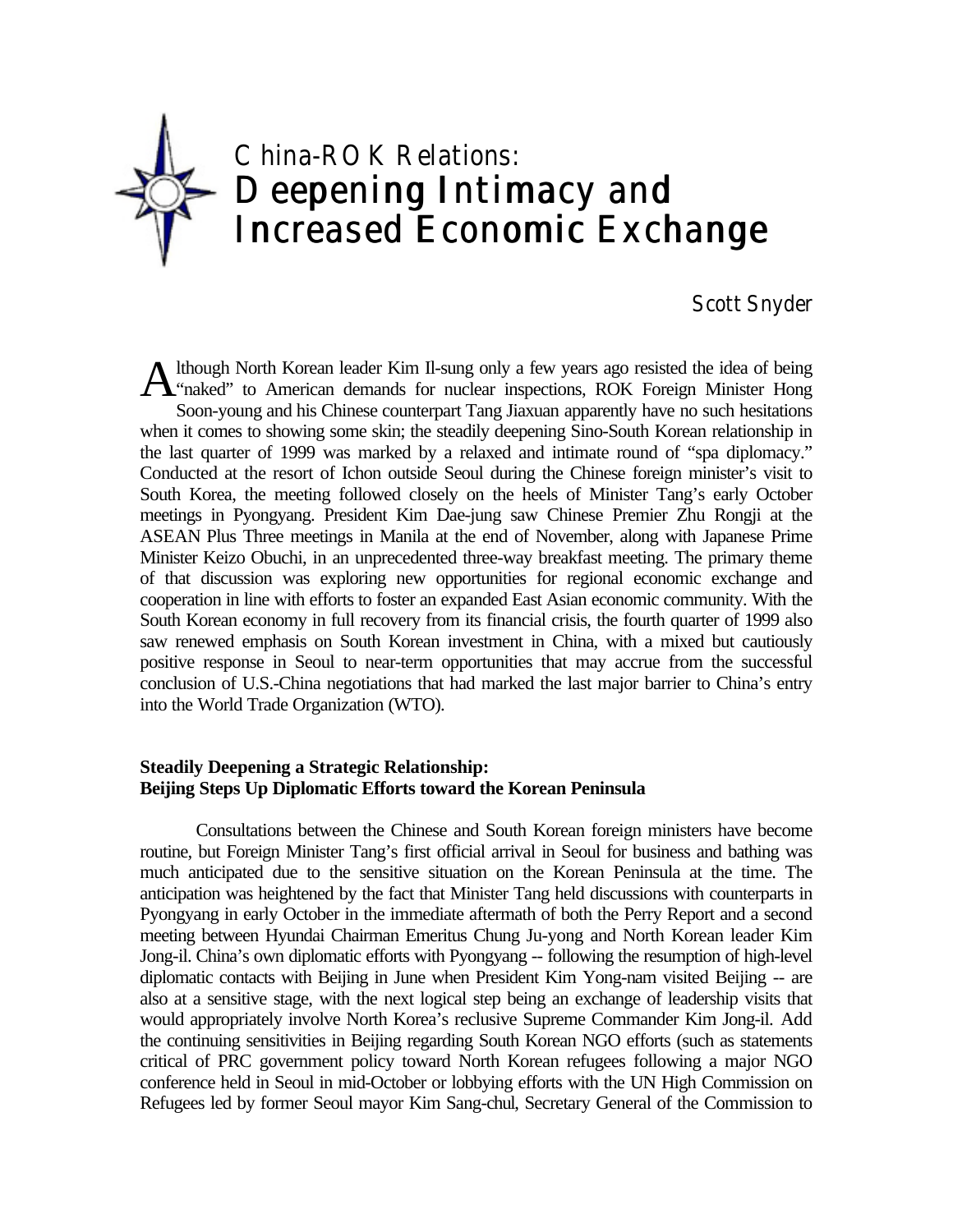Help North Korean Refugees), and renewed South Korean interest in expanded investment opportunities in China, and it is understandable that informal hours of soaking and talking were preferable to, if not even more constructive than, another stuffy hotel or office meeting.

China's more active posture toward the Korean Peninsula in recent months reflects both its own legitimate strategic interests and a greater sense of wariness -- in the context of a clearly limited near-term U.S.-China relationship -- regarding the extent to which China may be affected negatively by a strong U.S. influence on the Korean Peninsula that might extend even to Pyongyang. At the same time, Beijing is the informal link in the chain of shared interests currently encircling Pyongyang that will ultimately determine whether North Korea will respond positively to U.S., South Korean, and Japanese engagement policies. As North Korea diversifies its diplomacy and explores its alternatives to negotiation with the United States, one traditionally appealing approach for Pyongyang might be to play off the major powers (these days the United States and China) against each other to see what the market will bear. But there are limits to what China is likely to offer as the price for deepening leadership contacts with Kim Jong-il, even if such contacts might be used to leverage improvements in China's relationship with Seoul. For South Korea, the primary objective is to avoid being caught in any crossfire between Beijing and Washington while enhancing its own political and economic relationship and strategic influence with Beijing in ways that will also assure a stable and gradual process leading ultimately to Korean reunification.

The symbolism of intimacy and partnership surrounding the Tang visit reflects just one more step in the development of a steadily deepening relationship between Seoul and Beijing. This is reflective of the extent to which South Koreans value an improved relationship with a neighboring power whose diplomatic and economic influence is clearly on the rise. But the informality of this meeting, which suggested a special relationship, had other uses as well. First, it kept sensitive issues out of the official record. China preserved the flexibility of an enhanced relationship with Seoul without formally running afoul of North Korean sensitivities to Beijing's deepening contacts with South Korea. Delicate China-North Korea border issues and the North Korean refugee situation could be discussed without violating principles of "noninterference in internal affairs" on the one hand or facing official stonewalling from Beijing on the other.

Second, it allowed both sides to probe problematic issues. Under what circumstances, if any, might South Korea find itself persuaded to join the U.S. theater missile defense (TMD) program, and how would China respond? Are defector/refugee issues involving transit of North Korean refugees through China being handled satisfactorily? How can the activities of South Korean NGOs in Northeastern China be handled so as to prevent damaging the official relationship? In which technology-sensitive sectors will China allow South Korean investment? How can South Korea restore flight links with Taiwan without running afoul of "one China" principles embodied in the official PRC-ROK relationship? It may be premature to say that any of these types of questions were discussed and answered definitively, but the understanding gained from informal discussions provides context that can help to avoid costly official blunders that might weaken the relationship. Tang's visit also provided an opportunity for the South Korean government to renew its invitation for a year 2000 visit by Premier Zhu Rongji, the only Chinese leader among the top seven politburo members who has not yet visited Seoul.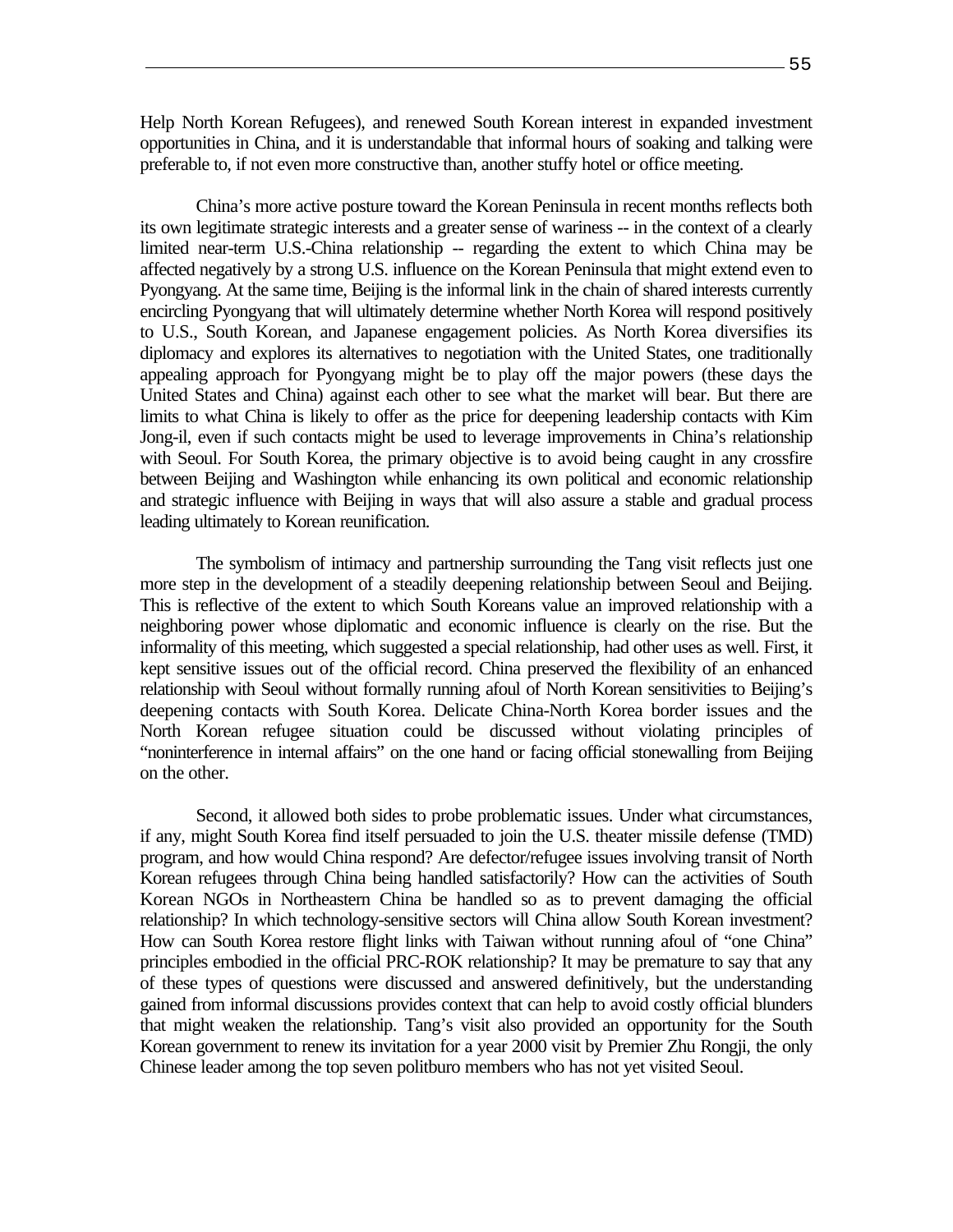## **Multilateral Economic Diplomacy and the ASEAN Plus Three Meeting**

Another historic development this quarter involving Sino-South Korean relations was the initiation of a trilateral meeting among the leaders of Japan, South Korea, and China on the sidelines of the ASEAN Plus Three meeting held in Manila at the end of November. The trilateral meeting was apparently a Japanese initiative, with the Chinese leadership initially resisting the idea but subsequently acquiescing to participation with the stipulation that security issues would be formally excluded from the discussion in favor of a focus on fostering economic cooperation. The call for such a meeting was definitely in line with Kim Dae-jung's active advocacy of regional and multilateral dialogue, a building block for a future Asian community as well as a possible rear-guard action in response to the emergence of regional economic blocs in other parts of the world. The very limited economic cooperation agenda seemed to be productive as a vehicle for muting confrontational tendencies between Japan and China.

One result of the meeting is that the group gave its support to a nascent dialogue involving think tanks of the three countries, including the Beijing-based Institute for World Development, either the Korea Development Institute (KDI) or the Korea Institute for International Economic Policy (KIEP), and a Japanese private think tank to be determined. Among the initial areas of focus will be the implications of China's entry into the WTO and how to foster industrial cooperation in selected areas, including the trade, fisheries, maritime, and environmental sectors.

#### **Open Season for Expanding Trade and Investment**

Both in official government-to-government talks and through a wide range of private sector efforts, the economic component of the relationship between South Korea and China has been given a jump-start after briefly faltering in the context of the Asian financial crisis. Since economic opportunity has been the primary driver for the relationship, it is significant that momentum has returned to Sino-South Korean economic and investment relations. Starting virtually from scratch a decade ago, China is now South Korea's second largest destination for South Korean investment and its third largest trading partner, and South Korean firms are increasingly seeking to target the over 60 million Chinese urban middle-class with incomes over \$5,000 per capita, according to Daewoo Economic Research Institute.

The greatest interest among South Korean businesses currently appears to be in the telecommunications sector, where there were several reports of progress in establishing linkages during this quarter. Samsung Electronics linked up with Hebei Century Mobile Telecom for a \$31 million contract to provide CDMA (code division multiple access) mobile phone service, LG Information and Communications is seeking to establish a CDMA joint venture in Guangzhou, and South Korean internet firms are also seeking partnerships in China. The South Korean government has lobbied China to open up CDMA business -- expected to be a vast, rapidly developing sector in China -- to Korean firms. Seoul has also sought to retain a foothold in the Chinese auto assembly market as well as explore opportunities for Korean companies to develop high-speed railroads in China. Efforts to support Daewoo Motors automobile parts assembly operations seem particularly ill fated given questions surrounding Daewoo's future as part of arduous debt refinancing negotiations. Even financial problems may be a vehicle for expanding Sino-Korean economic cooperation; the Korea Asset Management Corporation,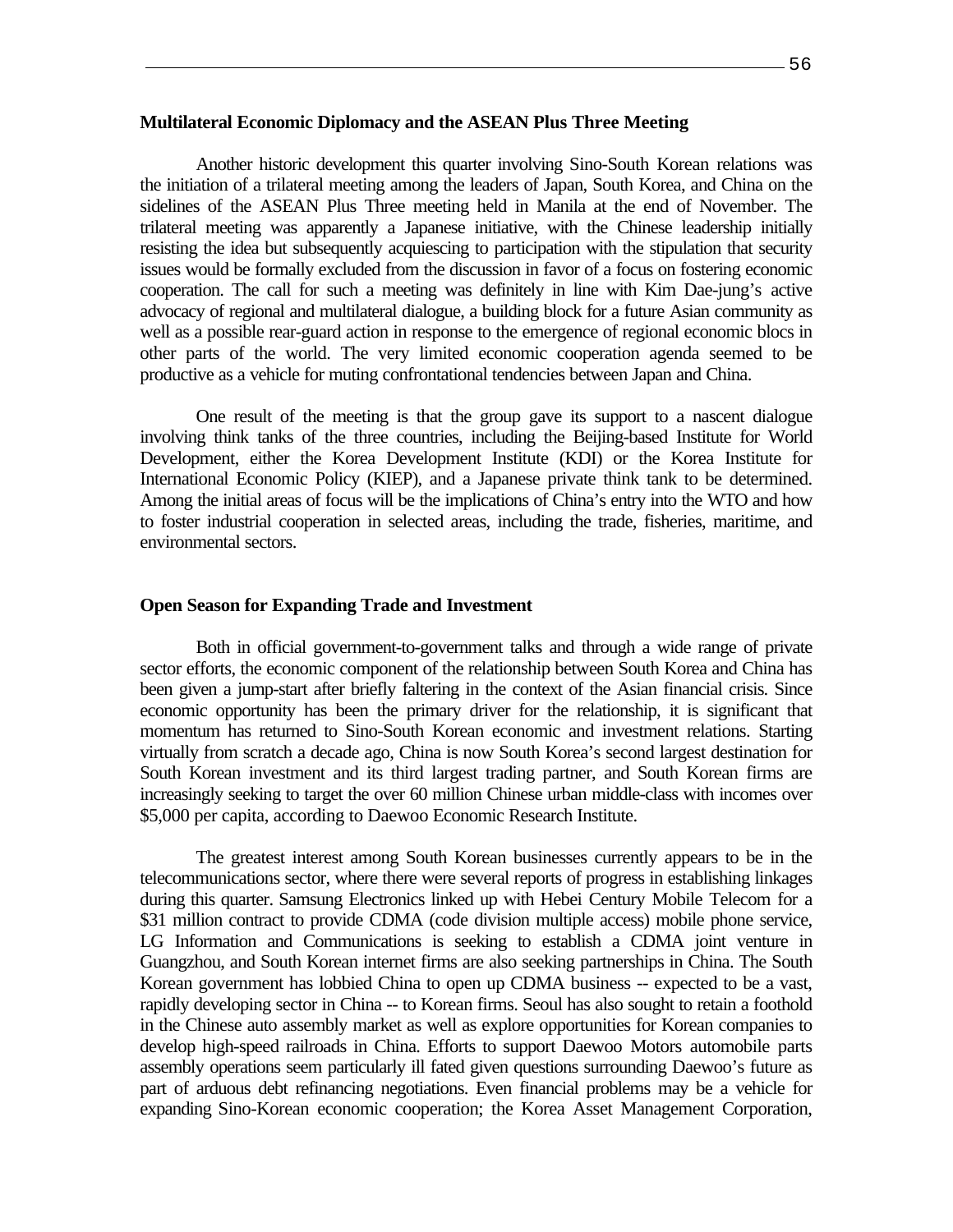highly-praised as an efficient vehicle for holding and repackaging remaining assets from bankrupt Korean companies during the financial crisis, signed an agreement to share asset management experience with China's Cinda Asset Management Corporation.

The tourism business between Korea and China continues to boom. With over onequarter of all Korean overseas travelers choosing China as their destination, only Japan -- the preferred destination for thirty percent of Korean travelers -- receives more Korean visitors. By June of next year, South Korea will be the first destination to which the Chinese government will allow unrestricted tourism, opening up tourism opportunities in South Korea to Chinese from all provinces, beyond the citizens from the nine cities or provinces currently approved to visit South Korea. The expectation is that with the lifting of these restrictions, the number of Chinese visitors to South Korea will double to 700,000 from the 350,000 anticipated in 1999. The 260,000 Chinese visitors who have come to South Korea by the end of October were the third largest national group behind Japanese and Americans among tourists to South Korea.

There is a concerted effort to expand the number of ferry and commercial routes between China, South Korea, and the Russian Far East. By April of next year, Inchon-Yantai, Mokp'o-Lianyungang, and Sokcho-Hunchun car ferry routes are projected to open, stimulating more intense commodity "suitcase" trade among struggling but vibrant small and medium-sized merchants. At the height of the Korean financial crisis, the suitcase ferry trade, often involving customs inspectors turning a blind eye to formal small-scale violations of customs law, became an arduous but important lifeline for survival among some displaced and unemployed Korean workers. In addition, Korean Airlines (KAL) is negotiating to open air routes from Seoul to Hainan Island and Guizhou, while Asiana is seeking to open a new route from Seoul to Xi'an in April. If one considers that the softening of public attitudes toward Japan has accompanied unrestricted tourism by Koreans to Japan, one might similarly expect that loosening restrictions on Chinese travel to Korea could have a significant impact on Chinese public perceptions of South Korea that may bolster the pace and depth of government-to-government relations between Beijing and Seoul.

### **Korean Assessments of China's WTO Admission**

Koreans greeted China's likely admission to the WTO following the successful conclusion of U.S.-China WTO negotiations with mixed feelings, reflecting differing perceptions of the benefit or harm of China's accession based on sectoral interests. Low-cost, labor intensive industries and labor groups are apprehensive that China's market opening will only bring more competition and pressure to move jobs to lower-wage destinations such as China in the long-term, but on the whole the South Korean industrial sector is well placed to take direct advantage of tariff reductions that will expand South Korean access to the Chinese market. For instance, China's compliance with WTO-mandated tariff reductions are projected to boost sales in South Korea's textiles sector by five percent. The Korean Institute for International Economic Policy (KIEP) projects a \$1.7 billion increase in South Korea's trade balance that would be derived from lower Chinese tariffs in line with WTO standards. Although the electronics and apparel sectors will be hurt by Chinese competition in third markets, Korean automobile manufacturers, petrochemical exports, and high-end steel products exports to China may increase as China lowers tariffs.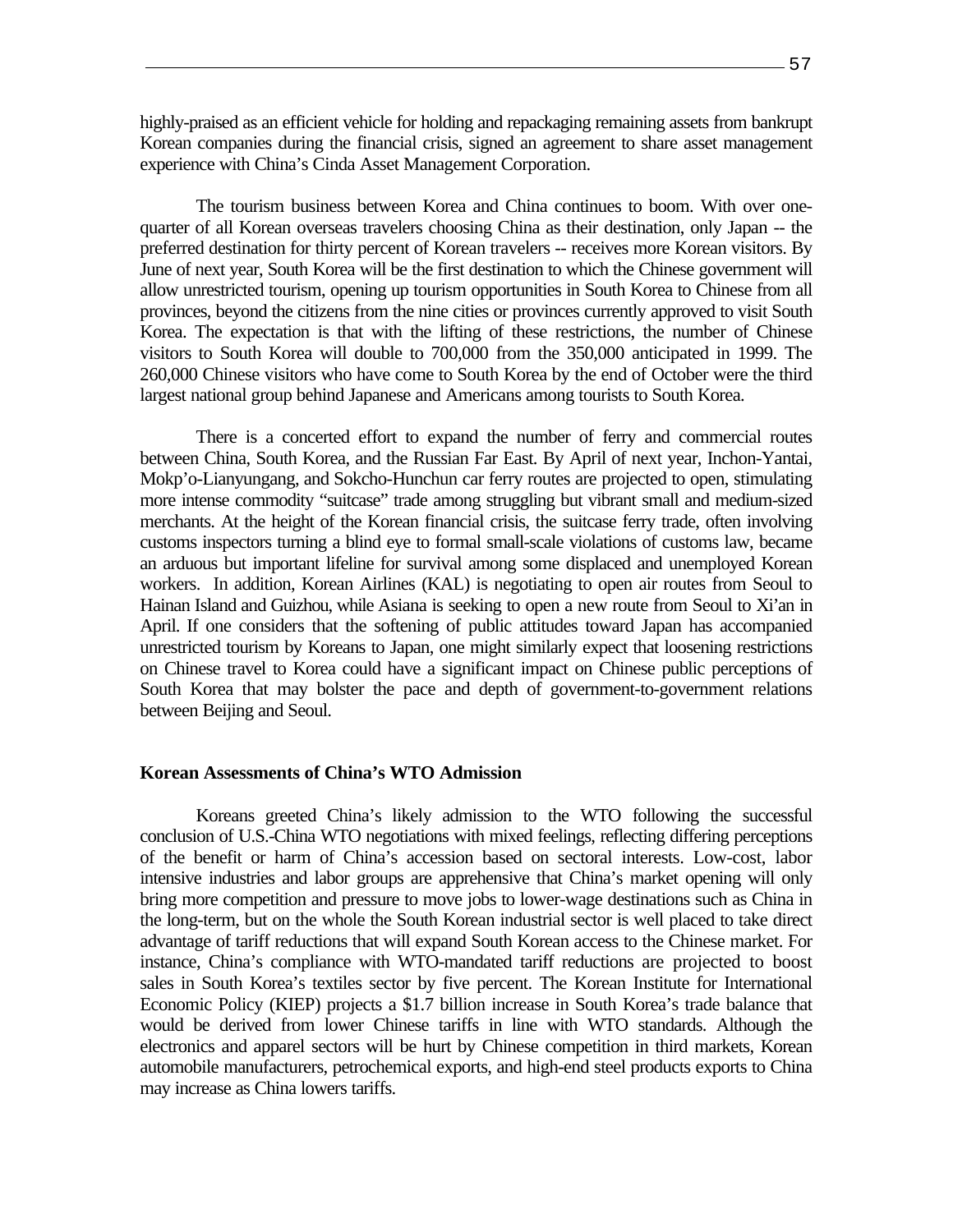### **South Korea's Strategic Objective: Avoiding Having to Choose Among Friends**

As the economic relationship between China and South Korea grows, the concrete costs of possible tension or confrontation between the United States and China become more worrisome. South Korea's stakes in the avoidance of a confrontation that would split the region will continue to grow in tandem with the economic relationships between Chinese and South Korean private sectors. South Korea's private sector would be hard-pressed to give up those tangible economic benefits for the sake of coming into line with possible U.S. political demands in times of tension or confrontation. The possibility of being forced to choose between China and the United States in the event of confrontation or discord is increasingly viewed in the category of worst-case scenarios to be avoided at all costs.

One concept that has been entertained by some South Korean specialists is the idea that Seoul may play the role of "internal" balancer, perhaps quietly mediating difficult issues between Washington and Beijing during times of high tension to ensure that the situation does not get out of hand. However, the effective pursuit of such a role might involve making precisely those hard choices that any South Korean leadership may most seek to avoid. It also presumes that the task and objective of the United States in the use of its influence is to provide "external" balance, but the balance is precisely what would be at stake if the United States and China were to develop a confrontational relationship.

Another possible objective of South Korea's foreign policy as it considers responses to a possible downturn in Sino-U.S. relations might be to seek to insulate its core foreign policy objectives from the most negative effects of such a downturn. For instance, the widespread assumption that good U.S.-China relations are necessary for progress to be made in reducing inter-Korean tensions raises the question of how to delink major power relations from the inter-Korean relationship, particularly if one assumes continued difficulty in the relationship between Washington and Beijing. During the Cold War such a task was impossible and even Korea's historical geographic location as the vortex of major power confrontation suggests the challenging nature of such an exercise.

There is simply no possibility of insulation or Hermit Kingdom-style isolation for South Korea, a country that depends so heavily on external trade relations for its economic growth. Rather, the diplomatic challenge for South Korea in the future will be to effectively use its economic and diplomatic influence to constrain the options of its friends without doing irreparable damage to its respective relationships with Washington and Beijing. At the same time, Seoul's decisive influence on the security environment in Northeast Asia, at least for the foreseeable future, will lie not in its neutrality, but in the ability of Washington and Seoul to continue making the alliance work effectively. If that relationship is sufficiently secure that Seoul continues to have an overriding stake in maintaining the alliance, American interests are unlikely to be threatened—and could be enhanced—by continued improvement in the Sino-South Korean economic relationship.